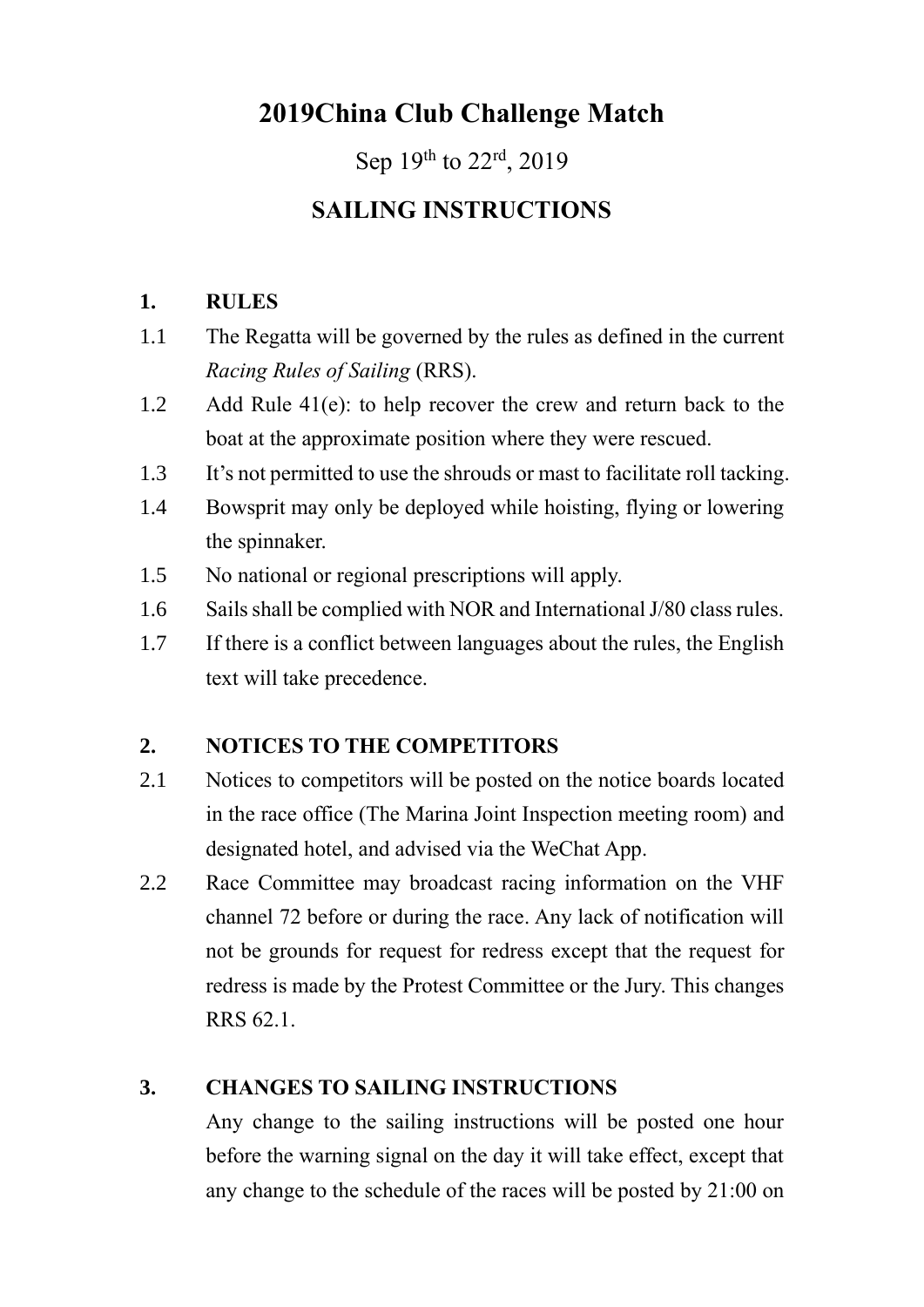the day before it will take effect.

## **4. SIGNALS MADE ASHORE**

- 4.1 Signals made ashore will be displayed from the flag mast located near the pontoon.
- 4.2 When flag AP is displayed ashore, '1 minute' is replaced with 'not less than 30 minutes' in the race signal AP.

## **5. SCHEDULES OF RACES**

5.1 Dates of racing

| Date/Time                        | Descriptions                |  |  |  |
|----------------------------------|-----------------------------|--|--|--|
| 2019-9-18                        |                             |  |  |  |
| $09:00 - 16:00$                  | Registration & Practice     |  |  |  |
| $2019-9-19$ , $20$ , $21$ , $22$ |                             |  |  |  |
| 10:30                            | <b>First Warning Signal</b> |  |  |  |
| 2019-9-22                        |                             |  |  |  |
|                                  | Departure                   |  |  |  |

- 5.2 Skipper briefing is scheduled at 09:20 every day in the race office.
- 5.3 Number of races: twelve. Three races are scheduled for each racing day. One extra race per day may be sailed when the number of races is not achieved as planned, but no more than 4 races a day. More races may be added for one day due to the consideration of weather, which will not be grounds for request for redress.
- 5.4 To alert boats that a race or sequence of races will begin soon, an orange flag will be displayed with one sound at least five minutes before a warning signal is made.
- 5.5 On the last scheduled day of the racing (Sep.  $22^{\text{rd}}$ ), no warning signal will be made after  $14:00$ .

## **6. CLASS FLAG**

Class flag will be: China Club Challenge Match flag (Shown at the first briefing)

## **7. RACING AREAS**

The diagram in Attachment 1 shows the location of racing areas.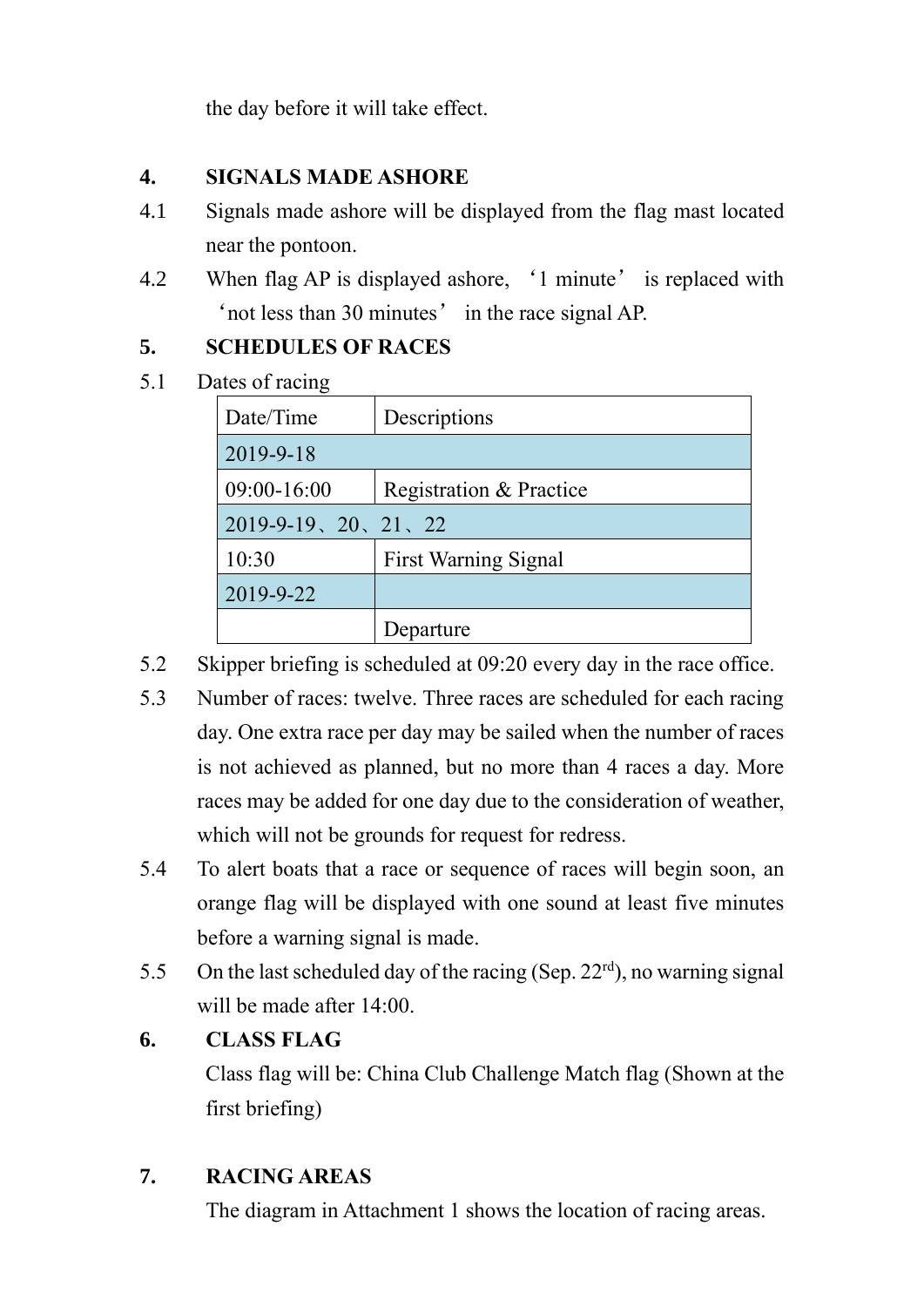#### **8. THE COURSES**

The diagram in Attachment 2 shows the courses.

### **9. MARKS**

For the Windward-Leeward race, Mark 1 will be inflatable yellow cylindrical buoy; Mark 1a will be inflatable red triangle buoy; Gate marks will be inflatable yellow triangle buoys; the starting marks will be buoys with a pole and an orange flag on top; the finishing marks will be buoys with a pole and an orange flag on top.

### **10. AREAS THAT ARE OBSTRUCTIONS**

Commercial ships are not limited in the race course. Please keep a lookout.

### **11. THE START**

- 11.1 The starting line will be between a staff displaying an orange flag on the race committee boat and the starting mark at its port-end.
- 11.2 A boat that does not start within four minutes after her starting signal will be scored Did Not Start (DNS) without a hearing. This changes RRS A4 and A5.
- 11.3 The number of the course to sail and the bearing of Mark 1 will be shown on a white board on the race committee boat before the warning signal.

## **12. CHANGE OF THE NEX LEG OF THE COURSE**

RRS 33(a) (2) and (b) are deleted. To change the next leg of the course, the race committee will move the original mark (or the finishing line) to a new position.

## **13. THE FINISH**

The finishing line will be between a staff displaying an orange flag on the race committee boat and the finishing mark.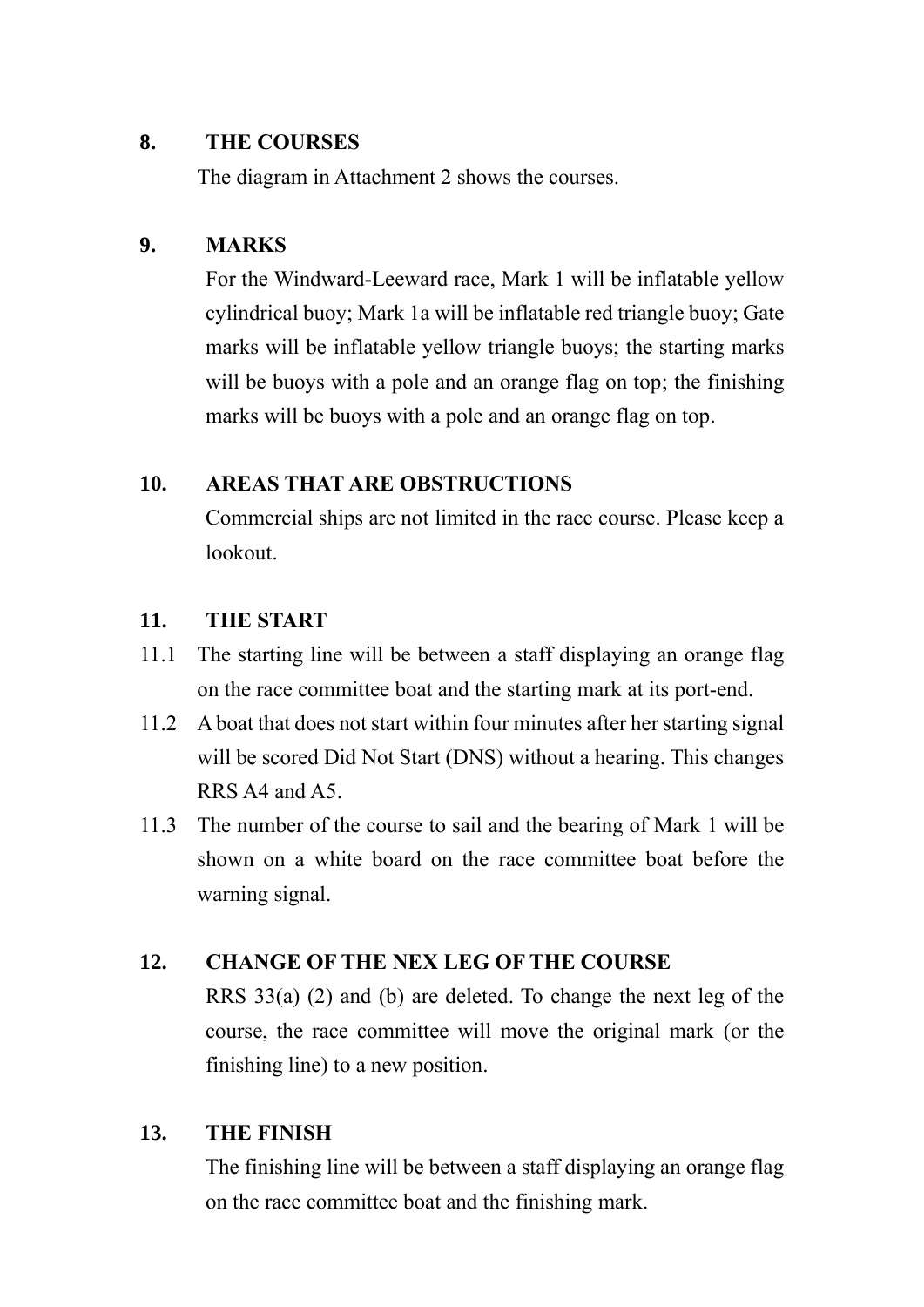#### **14. PENALTY**

For penalties under RRS 44.1, the Two-Turns Penalty is replaced by the One-Turn Penalty, including one gybe and one tack.

### **15. TIME LIMITS**

Time limits and target time are as follows:

| Item                      | Time   | Target | Mark 1     | DNF                         |
|---------------------------|--------|--------|------------|-----------------------------|
|                           | Limit  | Time   | Time limit | Time Limit                  |
| Windward-<br>Leeward Race | 80 min | 60 min | 30 min     | $15$ min<br>after the first |
|                           |        |        |            | boat finishes               |

15.1 For the windward-leeward race, Mark 1 time limit is 30 minutes. If no boat has passed Mark 1 within the Mark 1 time limit, the race will be abandoned.

- 15.2 After the start of the windward-leeward race, the total time limit for the first boat to finish the race is 80 minutes. If no boat finishes the race within the total time limit, the race will be abandoned.
- 15.3 For the windward-leeward race, boats failing tofinish within 15 minutes after the first boat sails the course and finishes will be scored Did Not Finish (DNF) without a hearing. This changes RRS 35, A4 and A5.

### **16. PROTESTS AND REQUESTS FOR REDRESS**

- 16.1 Competitors protesting or appealing for penalties not on the water shall inform the jury or race committee at the first reasonable opportunity after completing the race.
- 16.2 Protest forms are available at the place where the check-out is made. Protests and requests for redress or reopening shall be delivered there within the appropriate time limit.
- 16.3 The protest time limit is **40 minutes** after the last boat has finished the last race of the day or the race committee signals no more racing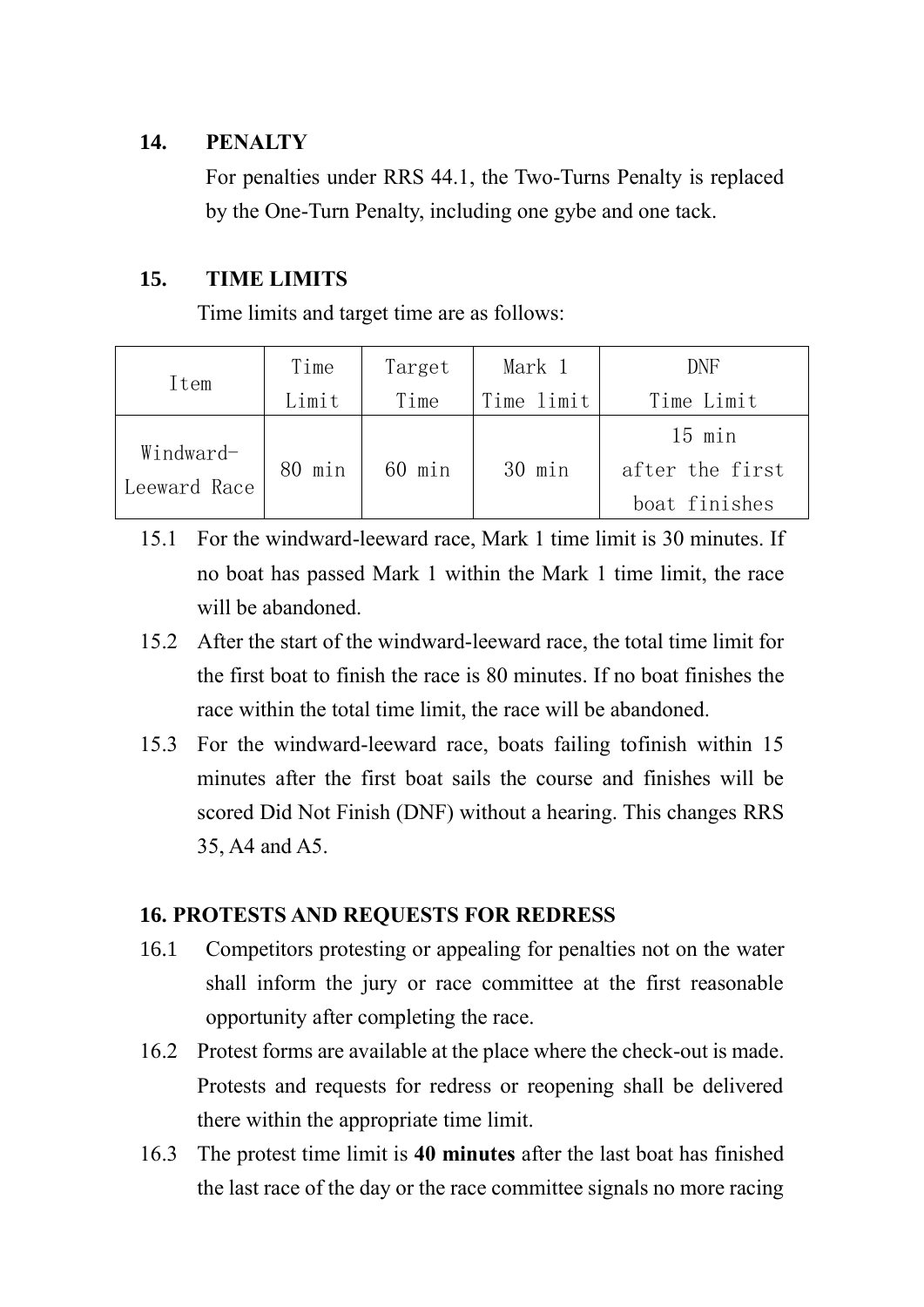today.

- 16.4 Notices will be posted no later than 20 minutes after the protest time limit to inform competitors of hearings in which they are parties. Hearings will be held at the time posted, and the jury room will be the meeting room located at the second floor of the designated hotel.
- 16.5 Notices of protests by the jury will be posted on the notice board in accordance with RRS 61.1(b).
- 16.6 Competitors intending to protest because of an incident in the racing area shall comply with RRS 61.1(besides hailing "Protest" and displaying a red flag on the spot), and inform the race committee boat at the finishing mark immediately after finishing that particular race. If the competitor is unable to finish, the report can be made to the race committee nearby.
- 16.7 Competitors are entitled to request the confirmation on the result. The request form will be available in the race office, and shall be filled out and returned.
- 16.8 On the last scheduled day of racing, a request for redress based on a jury decision shall be delivered no later than 20 minutes after the decision was posted. This changes RRS 62.2.
- 16.9 Decisions of the Jury will be final.
- 16.10 The Jury may umpire on the water, see attachment 3.

### **17.SCORING**

- 17.1 Two races are required to be completed to constitute a series.
- 17.2 When fewer than **five races** have been completed, a boat's series score will be the total of her race scores. When **five** or more **races** have been completed, a boat's series score will be the total of her race scores excluding her worst score**.**

### **18. SAFETY REGULATIONS**

18.1 Check-Out and Check-In: Each boat's representative shall check out and sign the crew list before leaving to the start, and check in after coming back ashore within the protest time limit.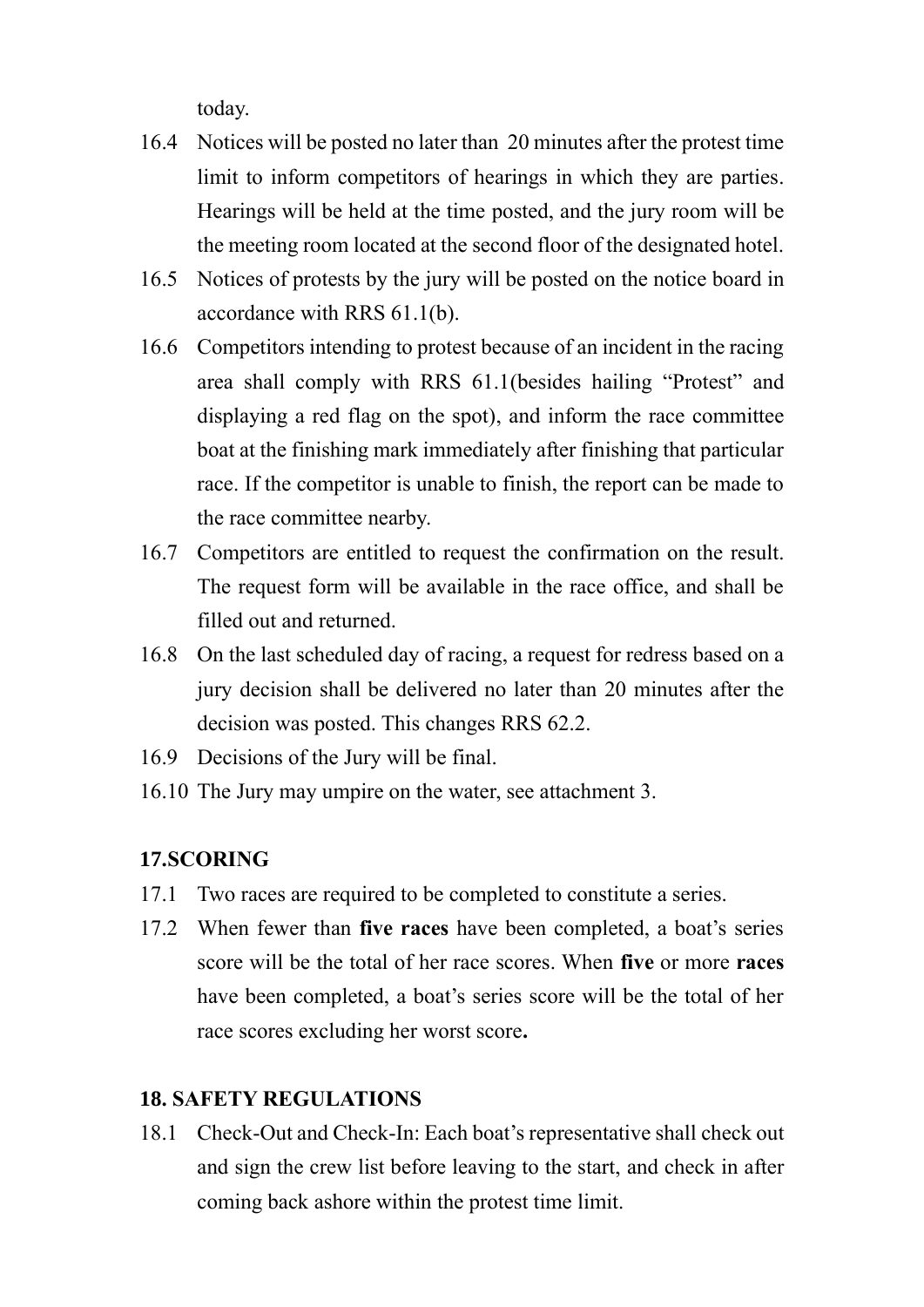- 18.2 A boat in breach of SI 18.1shall receive a 2 point scoring penalty for the last race of that day without a hearing, scored DPI.
- 18.3 A boat that retires from a race shall notify the race committee on the water as soon as possible. And a retirement form shall be completed immediately after arriving ashore.
- 18.4 The limitation of sails configuration will be signaled from the race committee boat before the warning signal. The signals shall have the following meaning:

**No Flag**: No sails configuration limits.

**R Flag**: No spinnaker.

#### **19.REPLACEMENT OF CREW OR EQUIPMENT**

- 19.1 Substitution of competitors will not be allowed during one single race. Competitors should inform the race committee if the substitution is needed between races.
- 19.2 Requests for substitution of damaged or lost equipment shall be made to the race committee at a reasonable opportunity.
- 19.3 For the chartered boats provided by the organizing authority, no equipment is allowed to be added on or cut down before the first race of the regatta unless authorized by the organizing authority in writing. After the first race of the regatta, any request for the change to the equipment shall be made to the race committee, and subject to the decision of the organizing authority. The quality and the failure of the chartered equipment will not be grounds for protest or request for redress.

#### **20. EQUIPMENT AND MEASUREMENT CHECKS**

- 20.1 RRS 78 applies. Competitors shall make sure that the equipment is intact and in good condition.
- 20.2 A boat or equipment may be inspected at any time. On the water, each boat shall listen to the instruction from a member of the race committee to proceed immediately to a designated area for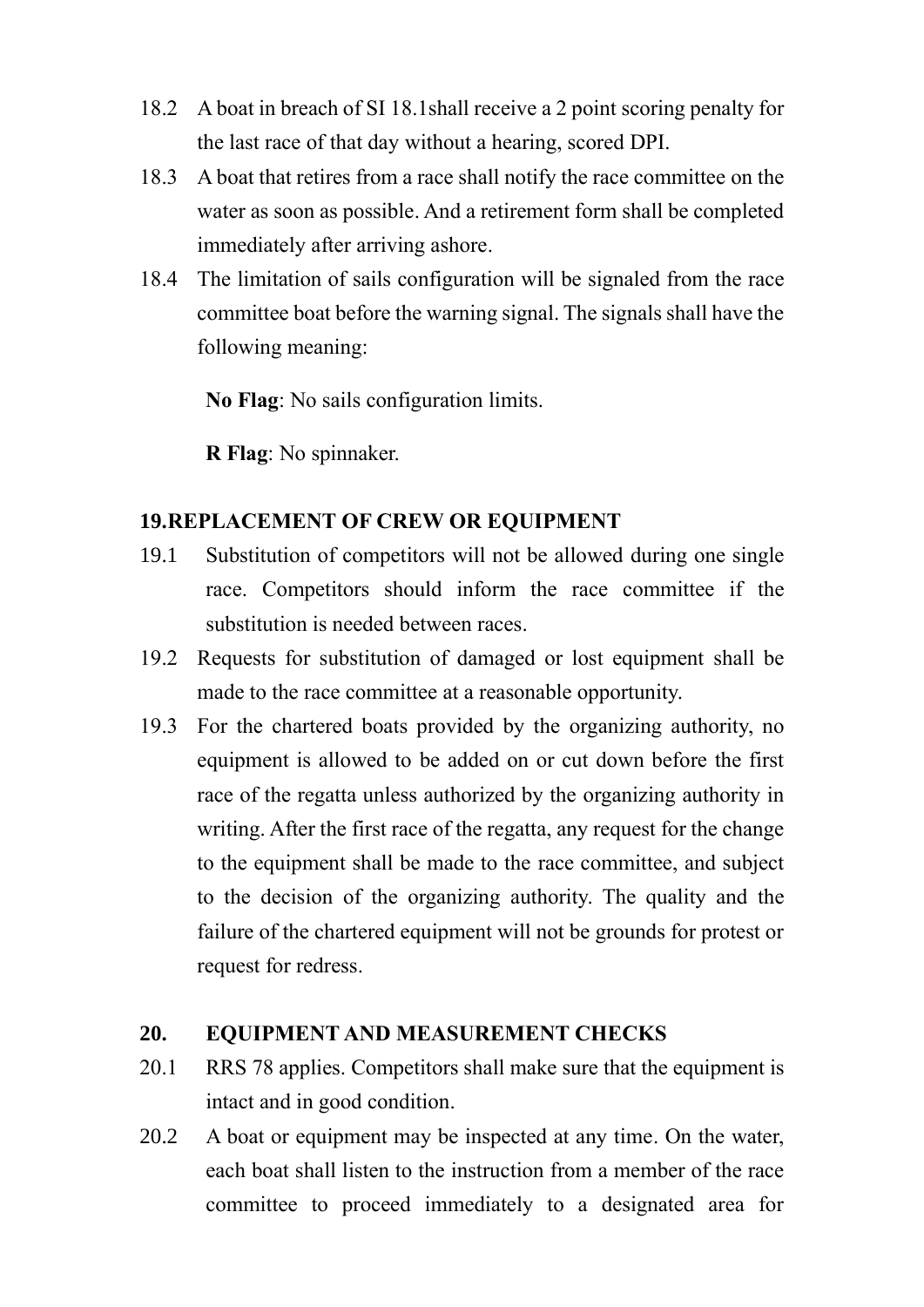inspection.

### **21. EVENT ADVERTISING**

Boats shall display event advertising supplied by the organizing authority on the hull.

# **22. OFFICIAL BOATS**

Official boats will be marked as follows: Race committee boats: A white flag with "RC" in blue Jury boat: A white flag with "U" in blue Media boat: green flag.

# **23. SUPPORT BOATS**

- 23.1 Team leaders, coaches and other support persons shall stay outside areas where boats are racing from the time of the preparatory signal for the first class until all boats have finished or retired or the race committee signals a postponement, general recall or abandonment
- 23.2 Support boats shall be marked with team's flag.

## **24. TRASH DISPOSAL**

Trash may be placed aboard support boats or official working boats temporarily.

## **25. HAUL-OUT RESTRICTIONS**

Keelboats shall not be hauled out during the regatta except with the prior written permission of the race committee.

## **26. DIVING EQUIPMENT AND PLASTIC POOLS**

Underwater breathing apparatus and plastic pools or their equivalent shall not be used around boats between the preparatory signal of the first race and the end of the regatta.

# **27. RADIO COMMUNICATION**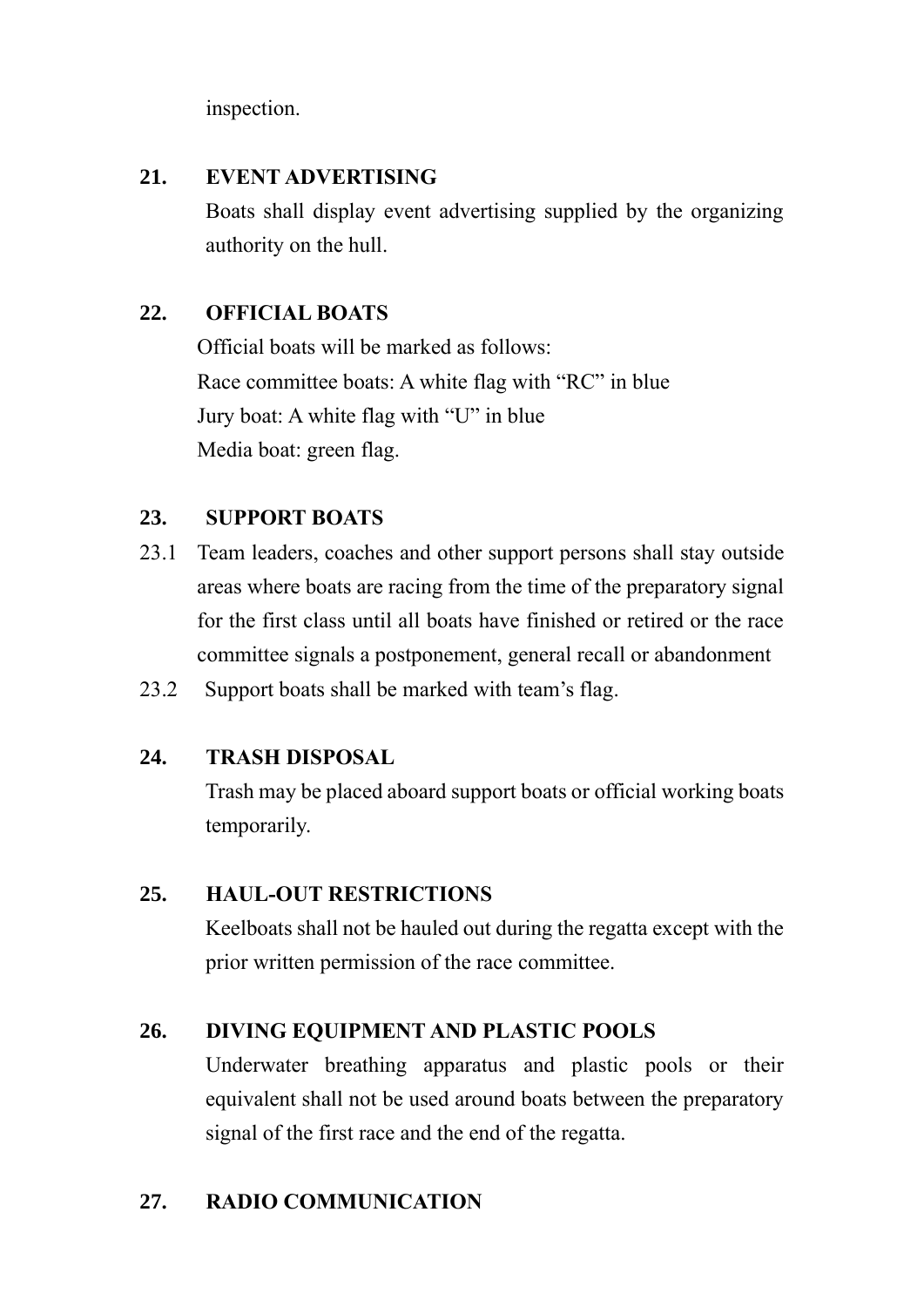The official communication channel with the race committee when racing is**:** VHF72

#### **28. BERTHING**

All participating boats shall be berthed in their assigned berths, which are not allowed to be changed by competitors themselves.

### **29. DISCLAIMER OF LIABILITY**

Competitors and support persons participate in the regatta entirely at their own risk. See RRS 4, Decision to Race. The organizing authority will not accept any liability for material damage or personal injury or death sustained in conjunction with or prior to, during, or after the regatta.

#### **30. INSURANCE**

Each competitor shall be insured with valid Personal Accident Insurance, with a minimum cover of RMB 500,000 Yuan per event or the equivalent.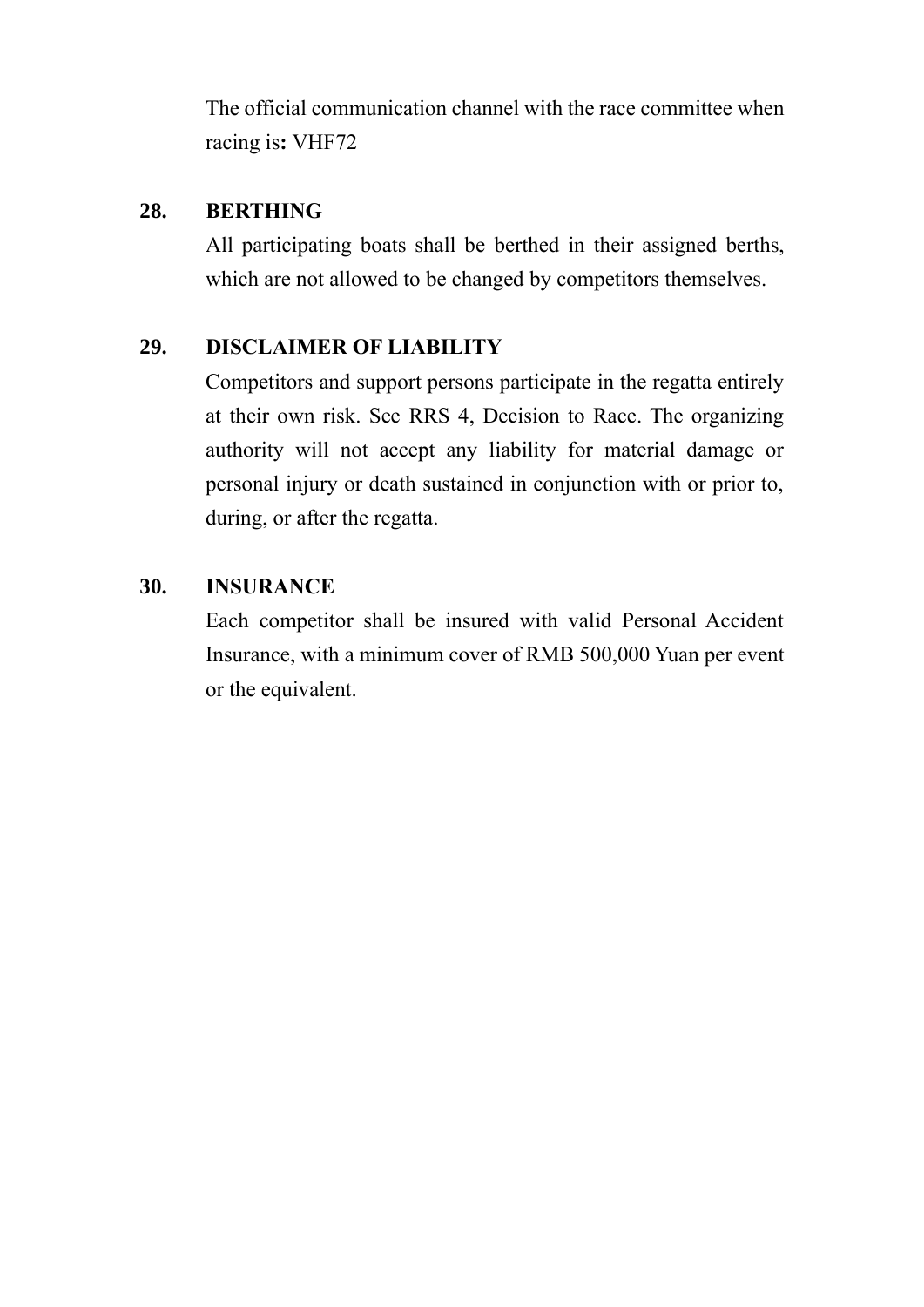# **Attachment 1: Racing Area Diagram**



# **Attachment 2: The Courses Diagram**

Course "L" Diagram



L1: Start -1 -1a-4S/4P- Finish L2: Start-1-1a-4S/4P-1-4S/4P- Finish L3: Start-1-1a-4S/4P-1-4S/4P-1-4S/4P- Finish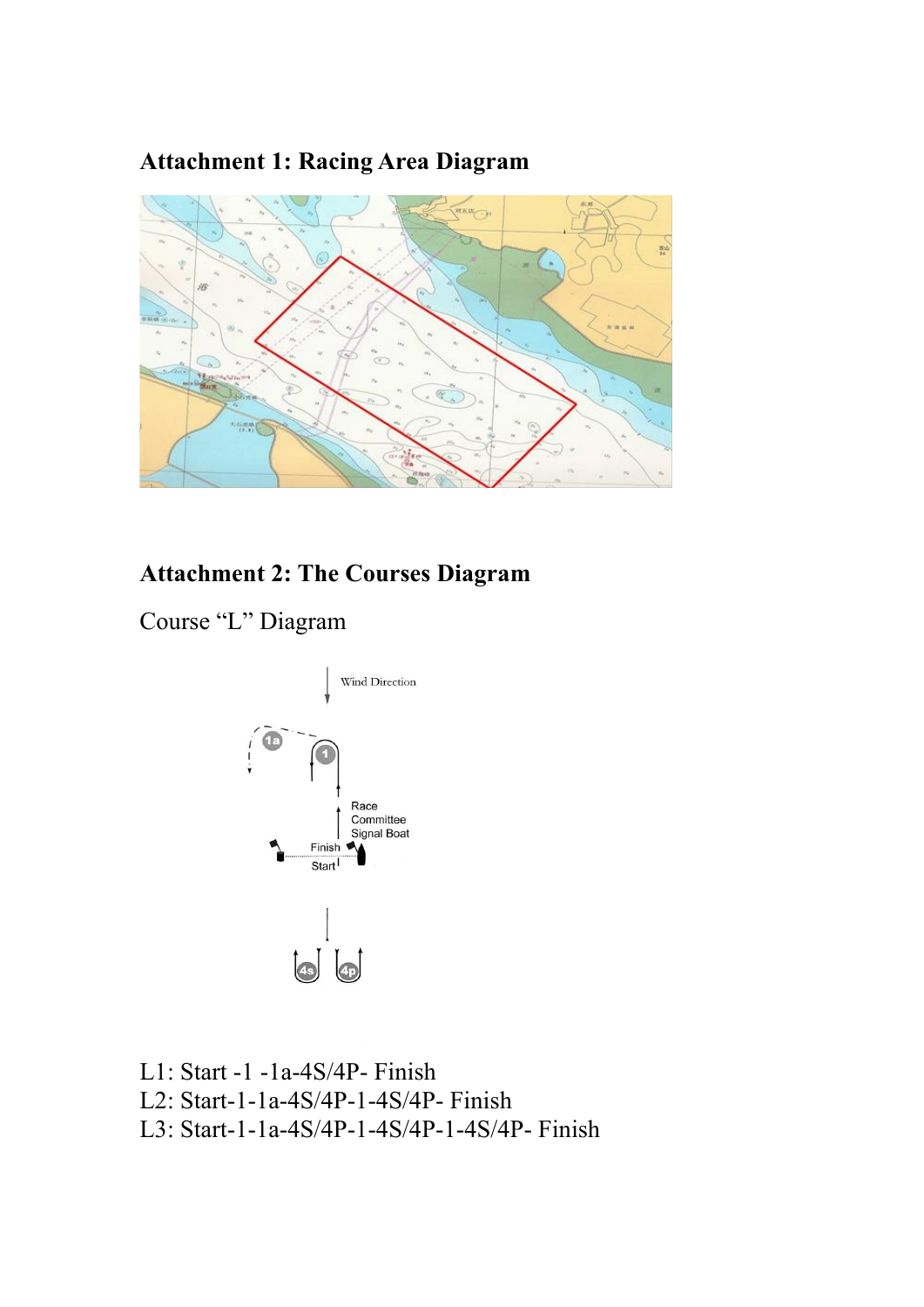# **Attachment 3: Amendment to Addendum Q UMPIRING ON THE WATER**

### **16.10.1 BOATS PROTESTING AND TAKING A PENALTY**

(a) This is an additional sailing instruction, which will not replace or change SI 16 – PROTEST AND REQUEST FOR REDRESS;

(b) This sailing instruction will not change the principle of the rule, that is, a boat realizing that she may have broken a rule shall promptly take the appropriate penalty, which may be to retire.

## **16.10.2 PROCEDURES FOR UMPIRING ON THE WATER**

(a)An umpire who sees a boat breaking any rule of Part 2 or RRS 31 or class rule will make a sound signal and display a red flag;

(b)When a boat involved in an incident takes a One-Turn Penalty promptly (see SI 14), the umpire shall not impose a further penalty, with the exception that injury or serious damage to the boat or equipment resulting from the incident, or under SI 16 10 3a;

(c)When no boat takes penalty, an umpire may impose a Two-Turns Penalty under RRS 44.2, by making one sound signal and pointing a red flag at the boat that is penalized;

(d) A boat penalized by the umpire shall get well clear of other boats as soon after the incident as possible and take a penalty.

### **16.10.3 ADDITIONAL PENALTY**

(a) When a boat gains a significant advantage despite taking a penalty, an umpire may impose an additional Two-Turns Penalty in accordance with SI 16.10.2(c);

(b)When a boat fails to take a penalty required by an umpire, an umpire will make a penalty signal again in accordance with SI 16.10.2(c);

(c)When a boat is penalized but fails to take a penalty after her